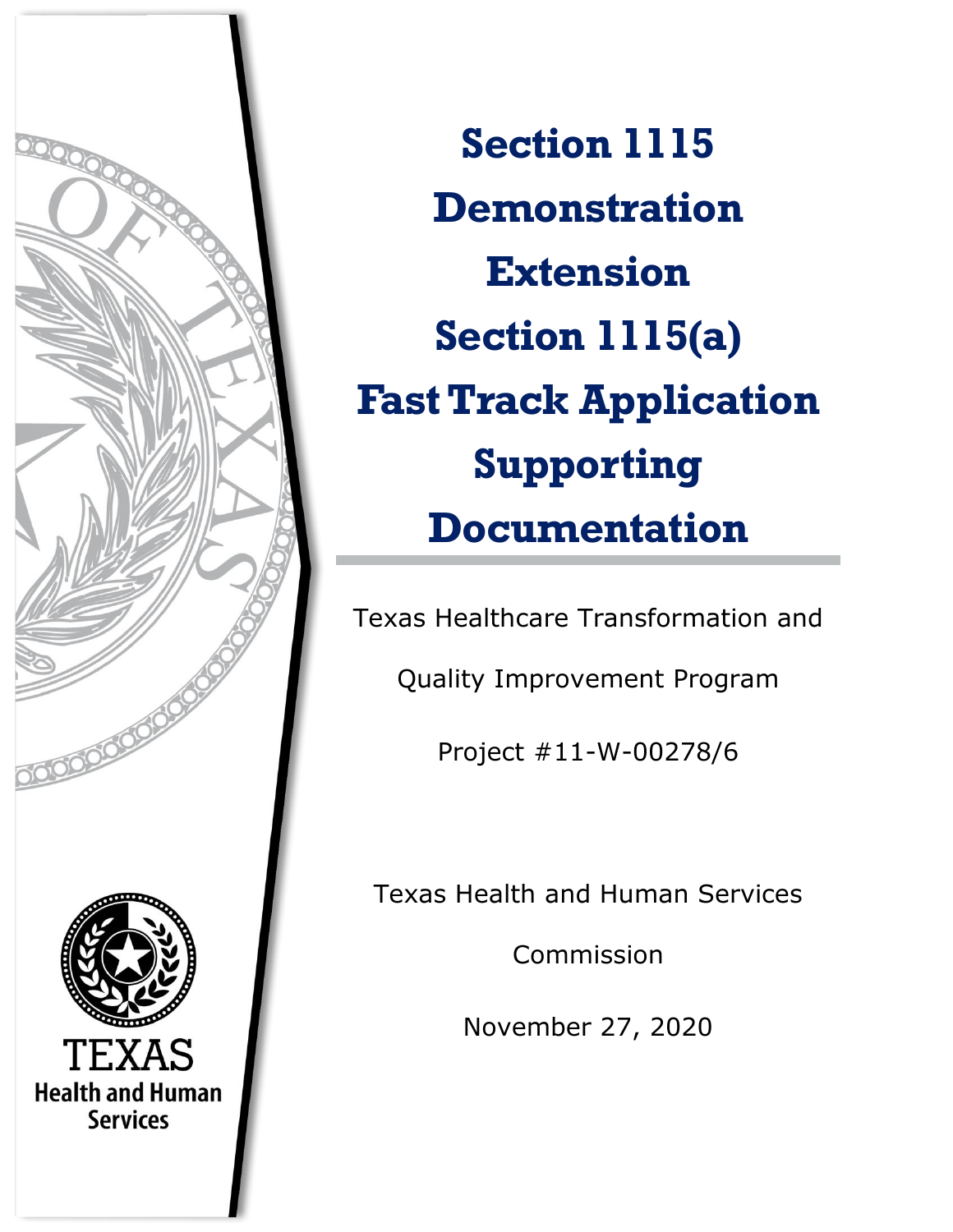## **Appendix A. Historical Summary**

# **Waiver Approval: 2011 – 2022**

Based on direction from the Texas Legislature in 2011, the State sought a section 1115 Demonstration as the vehicle to transform healthcare in Texas by expanding the Medicaid managed care delivery system statewide, while operating funding pools, supported by managed care savings and diverted supplemental payments, to reimburse providers for uncompensated care costs and to provide incentive payments to providers that implement and operate delivery system reforms. The waiver was designed to build on existing Texas health care reforms and to redesign health care delivery in Texas consistent with Centers for Medicare & Medicaid Services (CMS) goals to improve the experience of care, improve population health, and reduce the cost of health care.

CMS initially approved the waiver on December 12, 2011. The Texas Healthcare Transformation and Quality Improvement Program 1115 Waiver, commonly called the 1115 Transformation Waiver, is currently approved through September 30, 2022.

Through the 1115 Transformation Waiver, the State expanded its use of Medicaid managed care to achieve program savings, while also preserving locally funded supplemental payments to hospitals under two new funding pools. Through this Demonstration, the State has aimed to:

- Expand risk-based managed care statewide;
- Support the development and maintenance of a coordinated care delivery system;
- Improve outcomes while containing cost growth; and
- Transition to quality-based payment systems across managed care and hospitals.

Texas has made substantial progress toward achieving these four goals and requests a five-year extension utilizing the fast track template as provided by the CMS to reduce uncertainty for our health care systems during the Public Health Emergency, as determined and renewed by Secretary Azar on October 2, 2020.

Texas Medicaid has met its initial goal of expanding risk-based managed care statewide. Texas Medicaid has a mature 1115 Waiver inclusive of 17 Medicaid Managed Care Organizations (MCOs) and three Dental Maintenance Organizations. The State's managed care contracts require our health and dental plan contractors to meet goals related to quality improvement and alternative payment arrangements or value-based purchasing.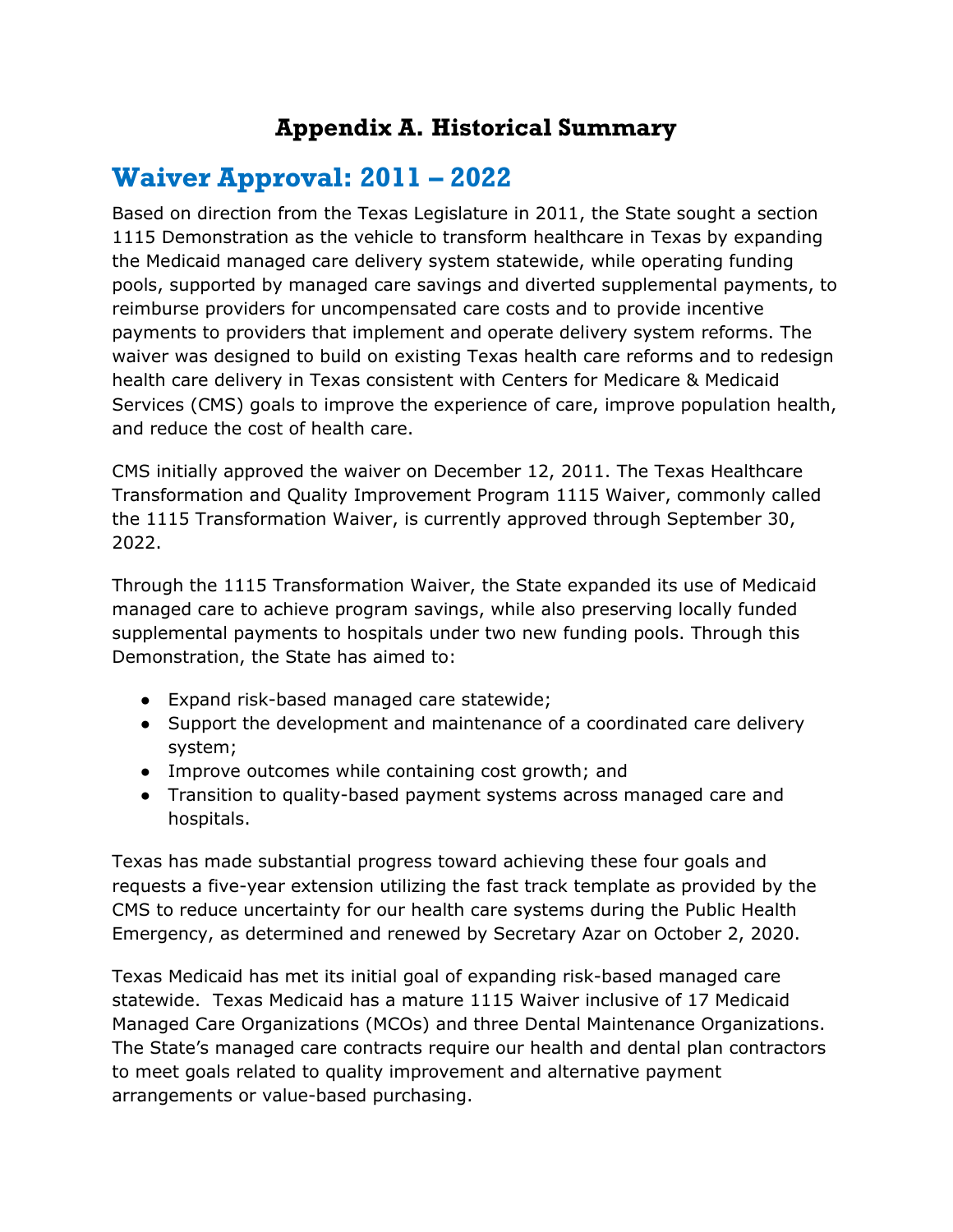The waiver also includes the Delivery System Incentive Reform Payment (DSRIP) and Uncompensated Care (UC) Programs. Currently, 288 Performing Providers participate in DSRIP, and 529 providers participate in the Uncompensated Care Program. Significant participation in these programs has led to successful outcomes. As DSRIP transitions, it has also led to significant financial stress on providers. Texas is on target and will continue working with CMS to successfully achieve the DSRIP Transition goals as approved. Uncompensated Care revisions were implemented successfully.

## **Waiver Extension**

Under a 5-year extension of the current demonstration period through 2027, the State will continue the goals of the current 1115 Transformation Waiver. While the State has made significant progress toward the achievement of these goals, they remain ongoing priorities that will evolve and strengthen over time. For example, Texas Medicaid is working to transition additional services under the MCOs, such as medical transportation and certain long-term services and supports for individuals with Intellectual and Developmental Disabilities or similar functional needs. Texas Medicaid also continues to advance value by expanding performance measurement and implementing new ways to incentivize quality and cost efficiency. Under the extension, DSRIP will fully transition and Medicaid managed care expenditures will adjust to promote access to care and provide incentives that drive value.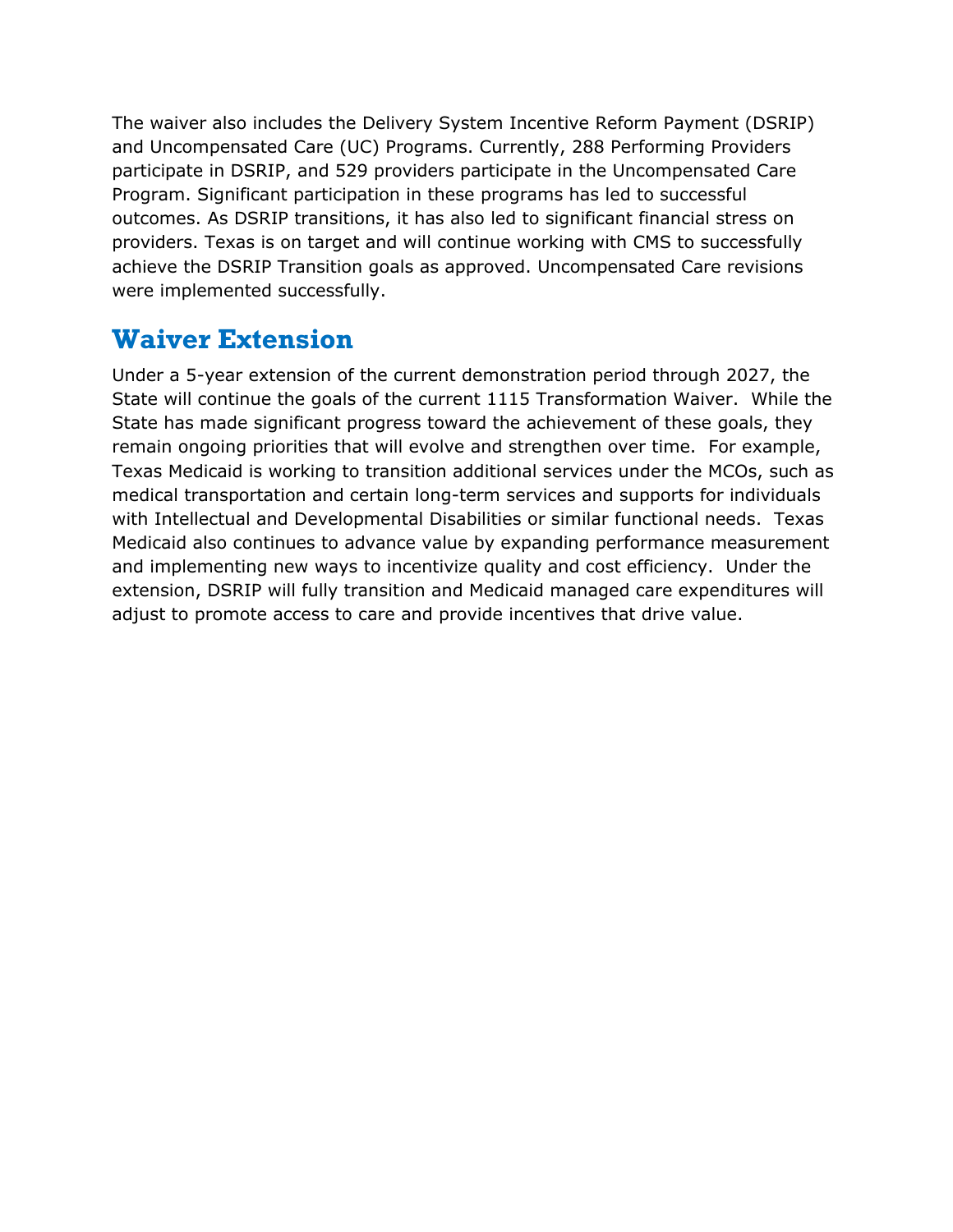# **Appendix B. Budget**

In compliance with CMS-approved STCs, the extended demonstration period continues current budget neutrality methodologies as illustrated in the relevant STC tables and charts. No changes have been incorporated as the STCs reflect:

- Without Waiver PMPM methodology with current trends, the UPL is held flat at the current level;
- Uncompensated Care maintained at current size of \$3.87 billion annually; and
- Continued savings phase down policy as developed by CMS.

The budget neutrality 5-year "roll over" is held flat at \$9.47 billion through the continued DY 07-16 demonstration period.

This extension request continues current budget neutrality policies through the end of the extended demonstration period. No deviations from current financial performance are expected as no methodology changes have been requested.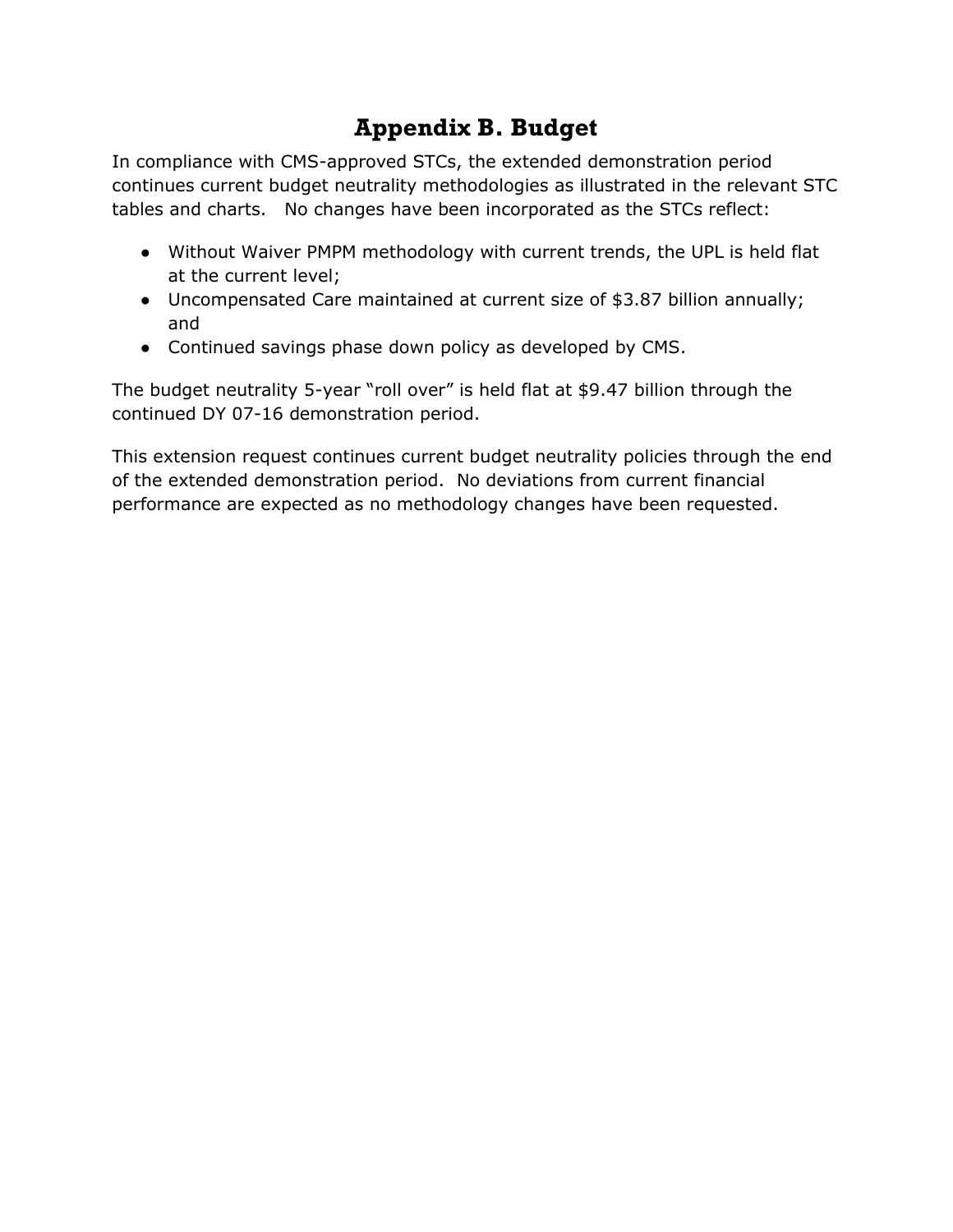### **Appendix C. Interim Evaluation**

The current CMS-approved 1115 evaluation design examines the three components of the THTQIP demonstration (DSRIP, UC Pool, Medicaid Managed Care (MMC) expansion), as well as the overall impact of the THTQIP demonstration (as measured by quality-based payment systems in Texas Medicaid and transformation of the health care system for the Medicaid/low-income population in Texas). The interim evaluation is still on schedule to be submitted to CMS by September 30, 2021. The current evaluation design includes 5 evaluation questions and 13 hypotheses. The THTQIP demonstration waiver extension does not alter the overall goals and objectives of the evaluation; therefore, HHSC is not proposing modifications to the approved evaluation questions. HHSC is also not proposing changes to hypotheses, data sources, statistical methods, and/or outcome measures for the evaluation of the UC Pool or components related to the overall impact of the THTQIP demonstration. HHSC is proposing changes to further the DSRIP and MMC expansion components.

DSRIP funds are scheduled to phase out for the final year of the current THTQIP demonstration which begins October 1, 2021. HHSC may continue to examine DSRIP using a revised hypothesis and measure set focused on the DSRIP transition process occurring under the THTQIP extension.

Hypotheses under the MMC component of the THTQIP extension evaluation will remain the same, but HHSC will revise the study populations and/or measures associated with each hypothesis. The current THTQIP evaluation examines six populations that transitioned into MMC between March 1, 2012 and September 1, 2017. All populations included in the current THTQIP evaluation include at least five years of post-transition data. Further inquiry into these populations will not yield additional insight into whether the expansion of MMC improved health outcomes for clients in these programs.

The MMC component of the THTQIP extension evaluation will focus on recent or forthcoming changes in services or benefits provided to populations served under the THTQIP. Populations included in the MMC evaluation during the THTQIP extension may include individuals impacted by possible THTQIP amendments (e.g., individuals utilizing non-emergency transportation services, children and youth receiving early and periodic screening, diagnostic, and treatment services, individuals with disabilities), and/or additional populations as necessary based on THTQIP interim report findings and statutory changes resulting from legislation related to the THTQIP demonstration. HHSC will review and modify current MMC measures to examine access to care, care coordination, quality, outcomes, and satisfaction, as applicable to the new populations and/or benefits.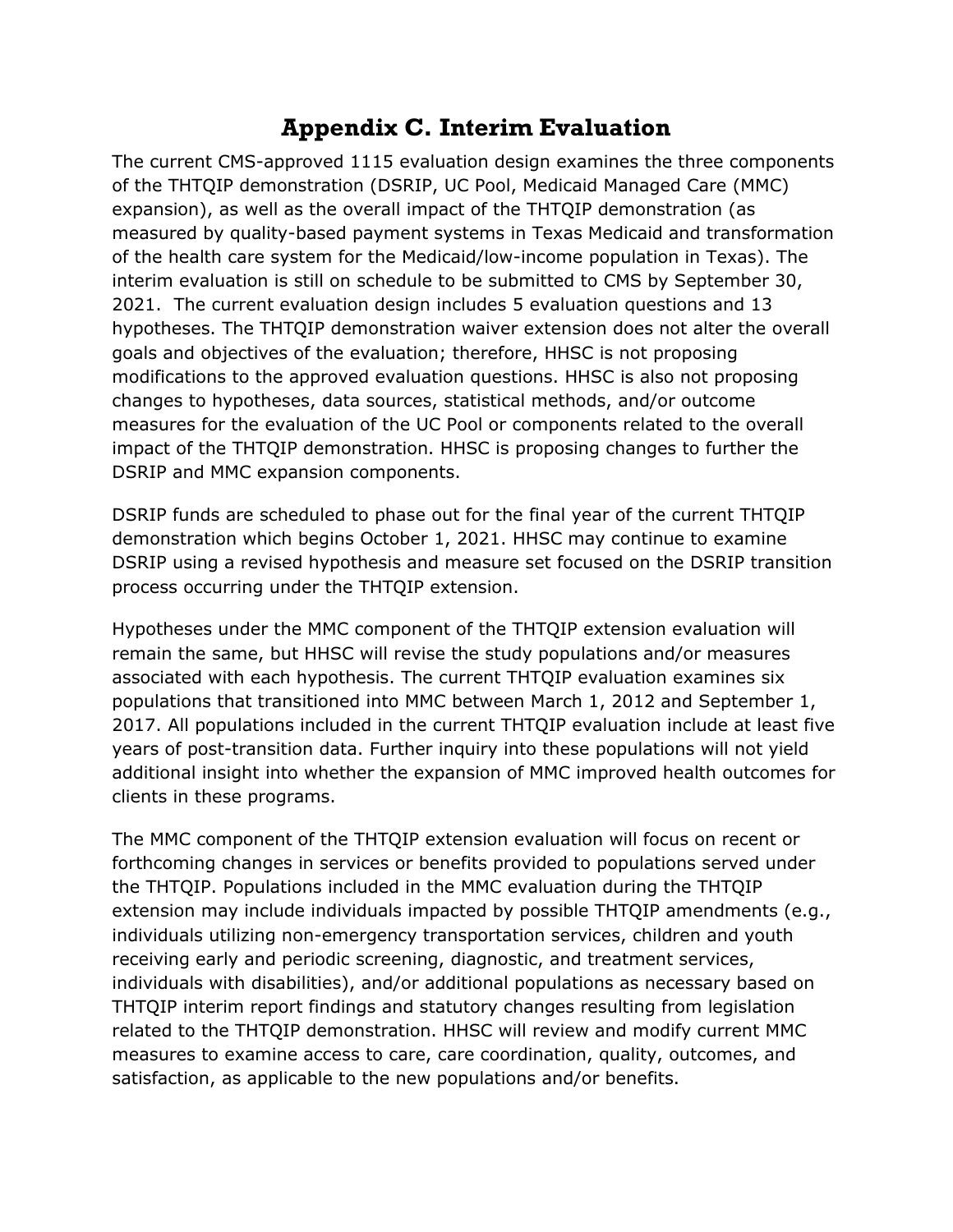HHSC will submit a revision to the CMS-approved evaluation design incorporating these edits following approval of the THTQIP extension. HHSC does not anticipate adjustments will substantially alter the data sources or analytic methods used in the evaluation. The proposed changes to DSRIP and MMC expansion align with the current goals and objectives for the THTQIP demonstration.

# **Resources**

The current CMS-approved evaluation design plan can be found at [https://hhs.texas.gov/sites/default/files/documents/laws-regulations/policies](https://hhs.texas.gov/sites/default/files/documents/laws-regulations/policies-rules/1115-docs/tool-guidelines/1115-waiver-evaluation-design-plan.pdf)[rules/1115-docs/tool-guidelines/1115-waiver-evaluation-design-plan.pdf.](https://hhs.texas.gov/sites/default/files/documents/laws-regulations/policies-rules/1115-docs/tool-guidelines/1115-waiver-evaluation-design-plan.pdf)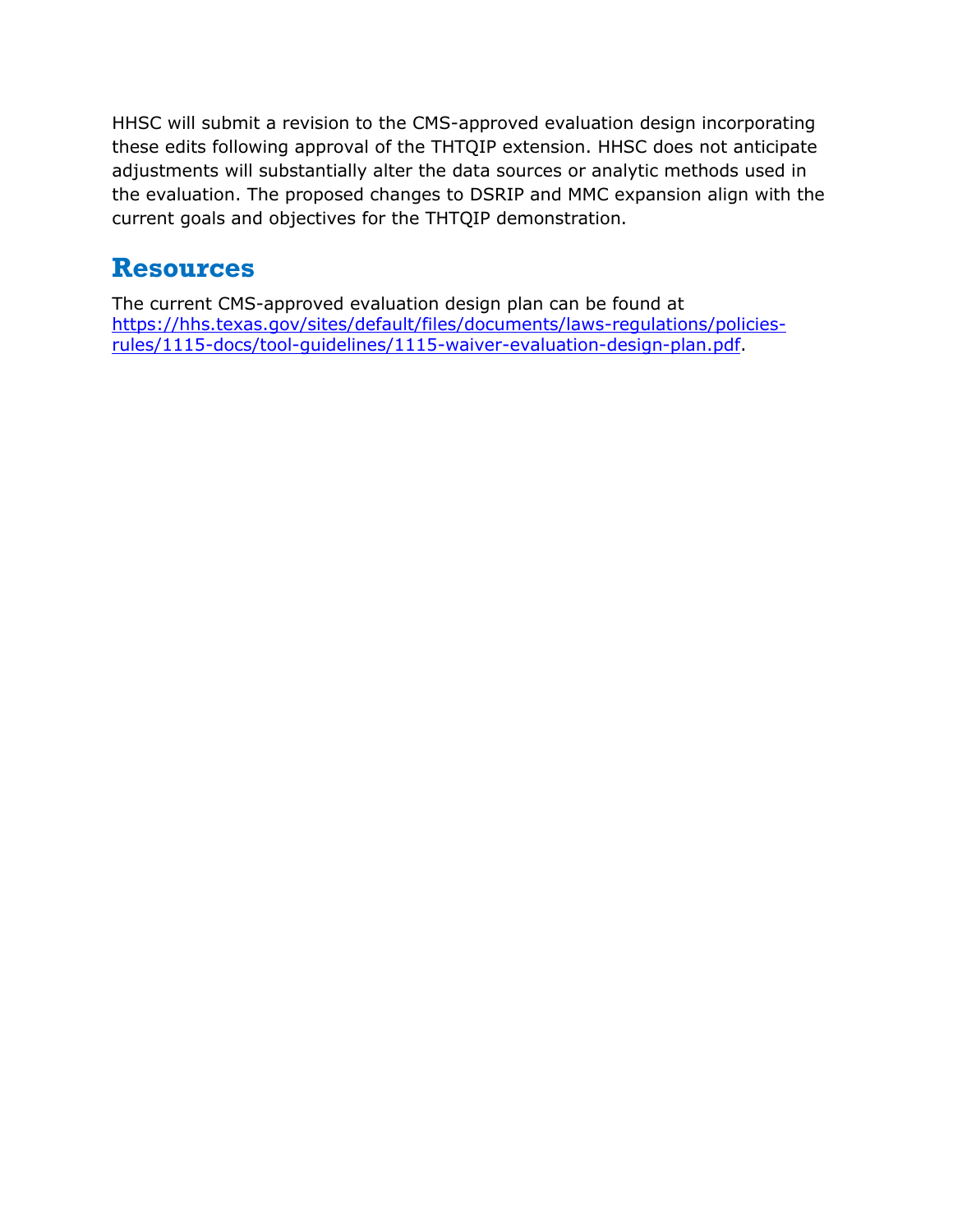# **Appendix D. Quality Assurance Monitoring**

Texas has a strong focus on quality of care in Medicaid and CHIP that includes initiatives based on state and federal requirements, including protocols published by the Centers for Medicare & Medicaid Services (CMS). HHSC strives to ensure highvalue healthcare for Texans through its monitoring and oversight of Medicaid and CHIP managed care organizations (MCOs).

# **External Quality Review**

Federal regulations require external quality review of Medicaid managed care programs to ensure states and their contracted MCOs are compliant with established standards. The external quality review organization (EQRO) performs four CMS required functions as mandated by the Balanced Budget Act of 1997 related to Medicaid managed care quality:

- Validation of MCOs' performance improvement projects,
- Validation of performance measures,
- Determination of MCOs' compliance with certain federal Medicaid managed care regulations, and
- Validation of MCO and dental maintenance organization (DMO) network adequacy.

In addition, states may also contract with the EQRO to validate member-level data; conduct member surveys, provider surveys, or focus studies; and calculate performance measures. The Institute for Child Health Policy (ICHP) has been the EQRO for HHSC since 2002. HHSC's EQRO follows CMS protocols to assess access, utilization, and quality of care for members in Texas' CHIP and Medicaid programs.

The EQRO produces reports to support HHSC's efforts to ensure managed care clients have access to timely and quality care in each of the managed care programs. The results allow comparison of findings across MCOs in each program and are used to develop overarching goals and quality improvement activities for Medicaid and CHIP managed care programs. MCO findings are compared to HHSC standards and national percentiles, where applicable. A link to the annual EQRO Summary of Activities (SOA) Report can be found [here.](https://hhs.texas.gov/sites/default/files/documents/laws-regulations/reports-presentations/2019/eqro-summary-of-activites-report-contract-yr-2018.pdf)

The EQRO assesses care provided by MCOs participating in STAR, STAR+PLUS (including the STAR+PLUS home and community-based services waiver), STAR Health, CHIP, STAR Kids, and the Medicaid and CHIP dental managed care programs. The EQRO conducts ongoing evaluations of quality of care primarily using MCO administrative data, including claims and encounter data. The EQRO also reviews MCO documents and provider medical records, conducts interviews with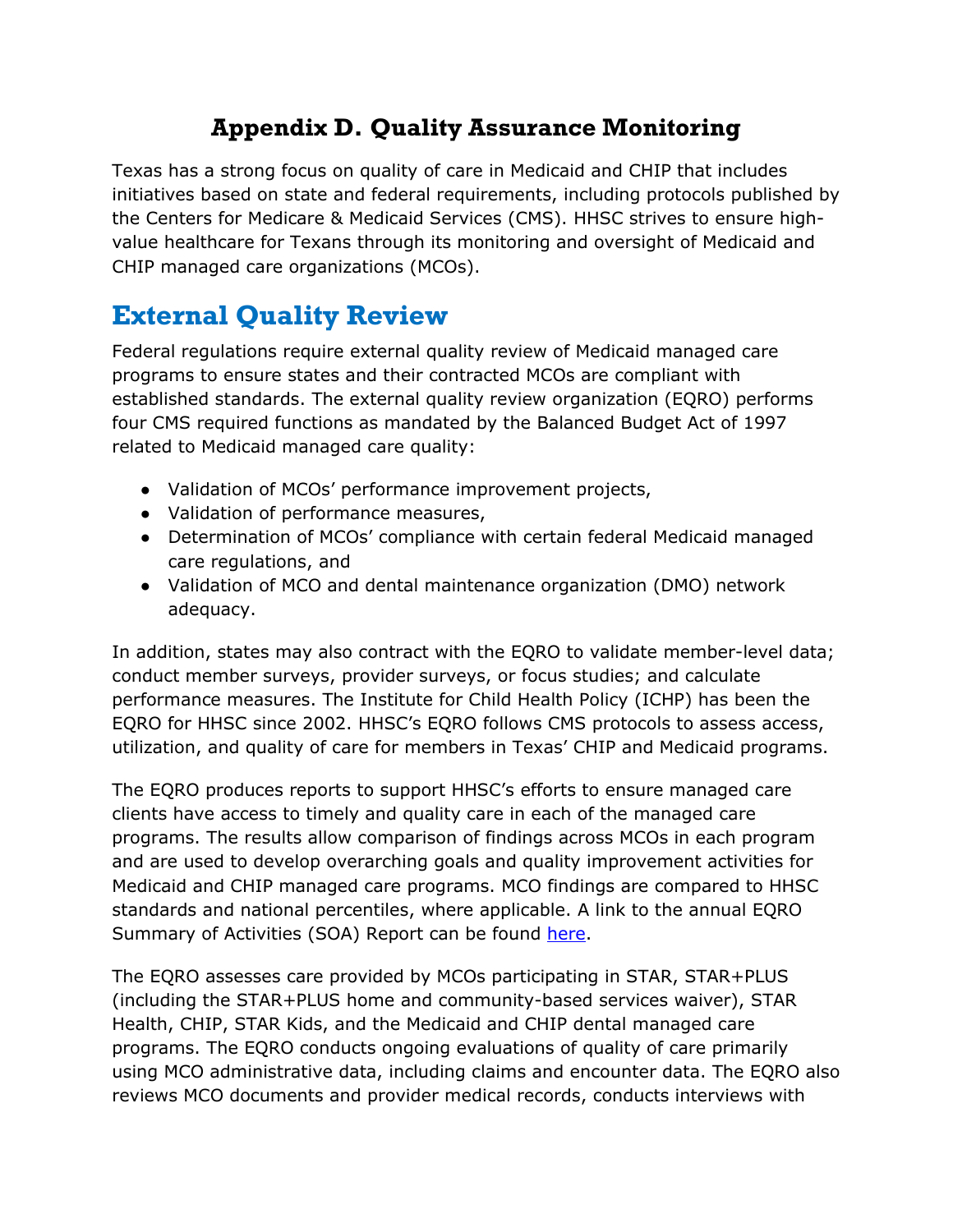MCO administrators, and conducts surveys of Texas Medicaid and CHIP members, caregivers of members, and providers.

# **Quality Measures**

A combination of established sets of national measures and state-developed measures validated by the EQRO are used to track and monitor program and health plan performance. Measures include:

- National Committee for Quality Assurance Healthcare Effectiveness Data and Information Set (HEDIS®) - A nationally recognized and validated set of measures used to gauge quality of care provided to members.
- Agency for Healthcare Research and Quality (AHRQ) Pediatric Quality Indicators (PDIs)/ Prevention Quality Indicators (PQIs) - PDIs use hospital discharge data to measure the quality of care provided to children and youth. PQIs use hospital discharge data to measure quality of care for specific conditions known as "ambulatory care sensitive conditions" (ACSCs). ACSCs are conditions for which good outpatient care can potentially prevent the need for hospitalization, or for which early intervention can prevent complications or more severe disease.
- 3M® Potentially Preventable Events (PPEs) HHSC uses and collects data on Potentially Preventable Admissions (PPAs), Potentially Preventable Readmissions (PPRs), Potentially Preventable Emergency Department Visits (PPVs), Potentially Preventable Complications (PPCs), and Potentially Preventable Ancillary Services (PPSs).
- Consumer Assessment of Healthcare Providers & Systems (CAHPS<sup>®</sup>) Surveys - CAHPS Health Plan Surveys are nationally recognized and validated tools for collecting standardized information on members' experiences with health plans and services.

# **Initiatives**

HHSC uses quality measures to evaluate health plan performance and develop initiatives to improve the quality of care provided to Medicaid and CHIP members in managed care.

#### **Administrative Interviews**

In accordance with 42 CFR 438.358, the EQRO conducts administrative interviews with each plan in Medicaid/CHIP—within a three-year period—to assess MCO/dental maintenance organization compliance with state standards for access to care, structure and operations, and quality assessment and performance improvement (QAPI). The administrative interview process consists of four main deliverables,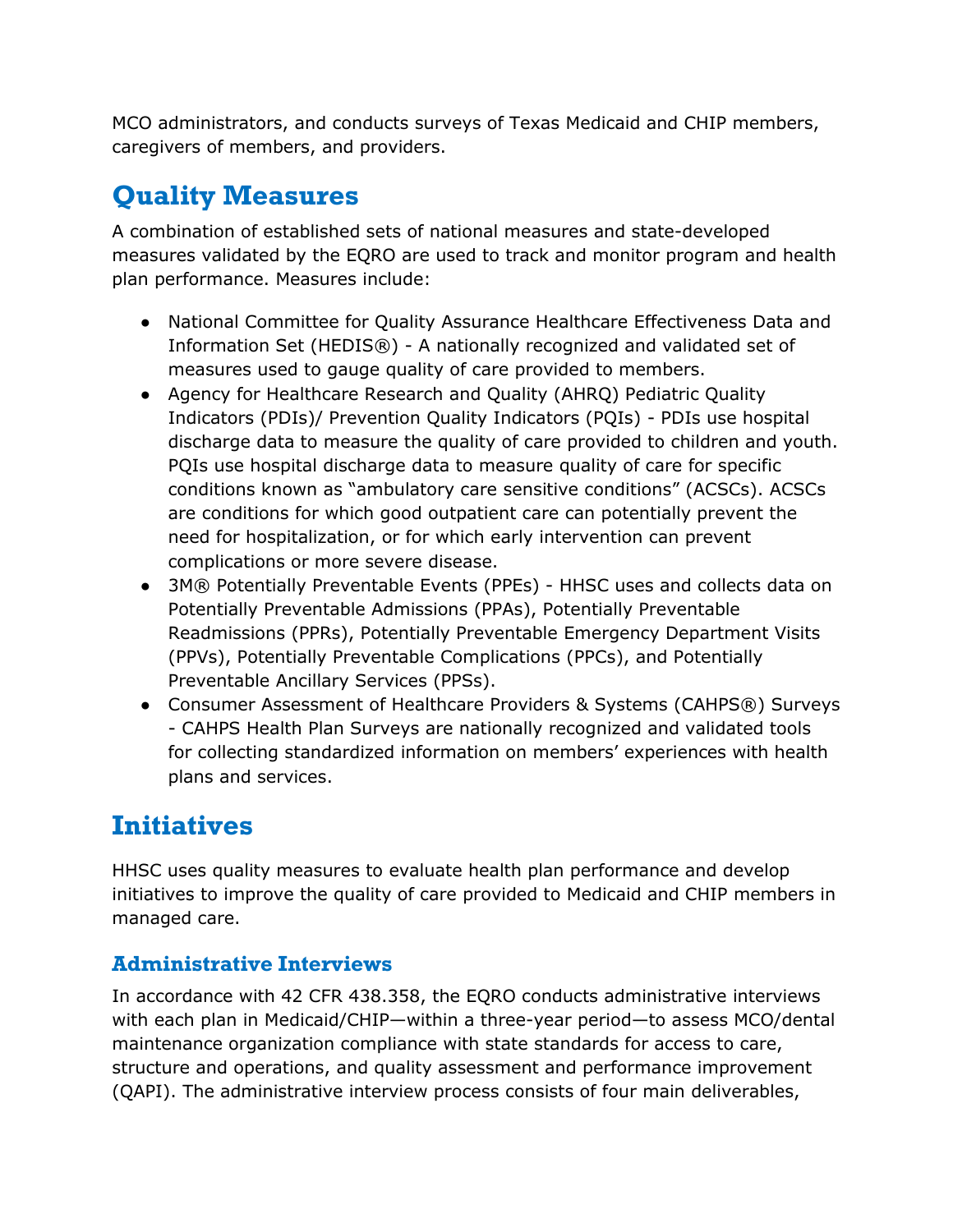namely Administrative Interview (AI) tool, AI evaluations, onsite visits, and AI reports.

#### **Core Measure Reporting**

CMS has a Children's and an Adult Health Care Quality Core Set of measures which states voluntarily report on for children in Medicaid and CHIP and adults in Medicaid. The EQRO assists HHSC in reporting core measures to CMS each year.<sup>1</sup>

#### **MCO Report Cards**

HHSC provides information on outcome and process measures to Medicaid and CHIP members regarding MCO performance during the enrollment process. To comply with this requirement and the quality rating system required by 42 CFR 438.334, HHSC develops report cards for each program service area to allow members to compare the MCOs on specific quality measures. These report cards are intended to assist potential enrollees in selecting an MCO based on quality metrics. Report cards are posted on the HHSC website and included in the Medicaid enrollment packets. Report cards are updated annually.<sup>2</sup>

#### **Network Adequacy**

SB 760, 84th Legislature, Regular Session, 2015 directed HHSC to establish and implement a process for direct monitoring of a MCO's provider network, including the length of time a recipient must wait between scheduling an appointment with a provider and receiving treatment from the provider. To fulfill this direction, Section 8.1.3 of the Texas Uniform Managed Care Contract specifies that Medicaid and CHIP MCOs must assure that all members have access to all covered services on a timely basis, consistent with medically appropriate guidelines and accepted practice parameters.

Network adequacy initiatives include the Appointment Availability (AA) Study and the Primary Care Provider (PCP) Referral Study. The AA study is a series of substudies completed by the state's EQRO. The AA Study is comprised of four reports in the areas of prenatal, primary care, vision, and behavioral health. MCO performance is assessed by determining provider compliance with contract standards for appointment availability and wait time for an appointment. The PCP Referral Study is conducted annually and examines PCP experiences when referring Medicaid managed care and CHIP beneficiaries for specialty care.

<sup>1</sup> https://www.medicaid.gov/medicaid/quality-of-care/quality-of-care-performancemeasurement/adult-and-child-health-care-quality-measures/index.html

<sup>2</sup> [https://hhs.texas.gov/services/health/medicaid-chip/programs/managed-care-report](https://hhs.texas.gov/services/health/medicaid-chip/programs/managed-care-report-cards)[cards](https://hhs.texas.gov/services/health/medicaid-chip/programs/managed-care-report-cards)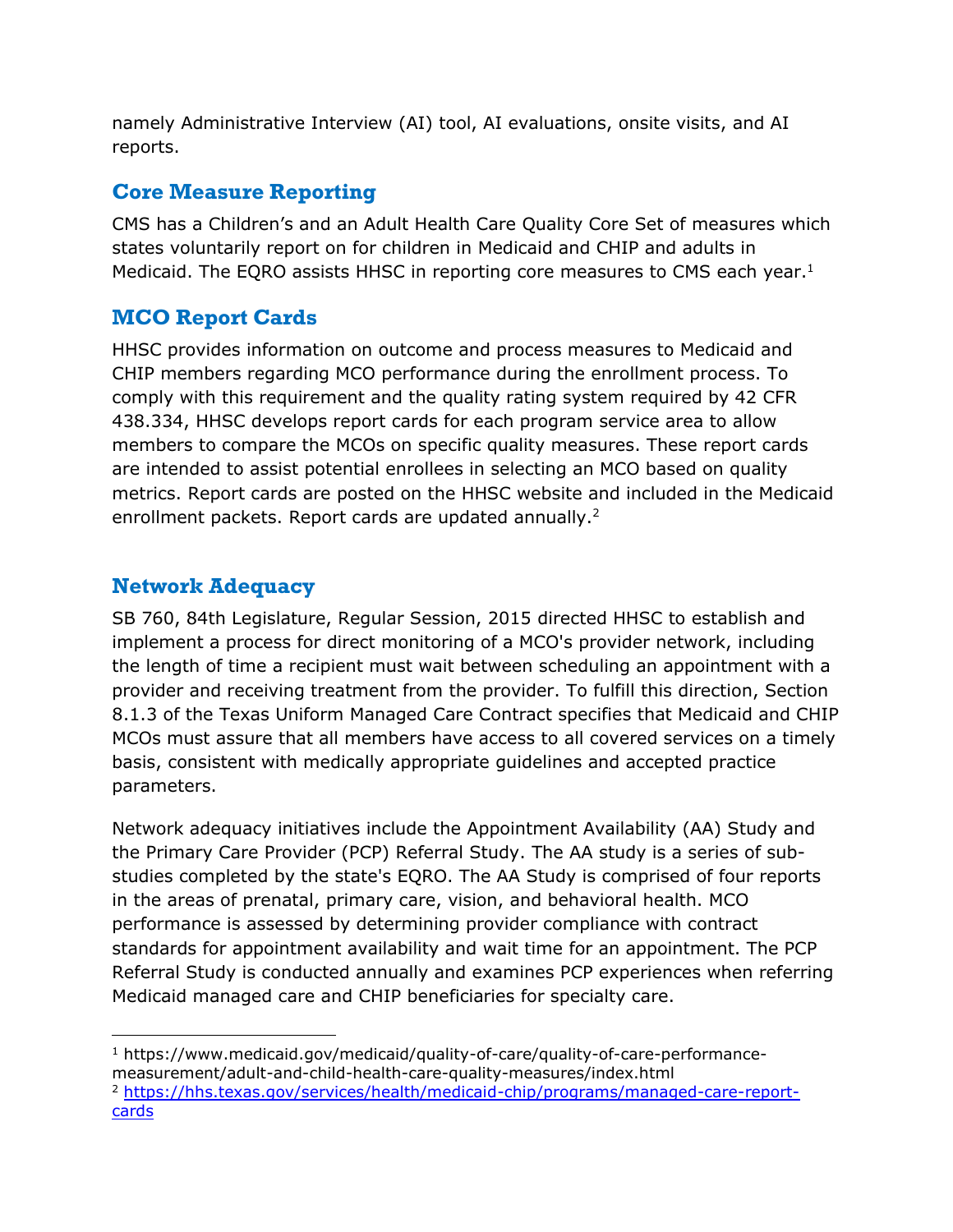#### **Pay-for-Quality**

Senate Bill 7, 83rd Legislature, Regular Session, 2013, focused on the use of quality-based outcome and process measures in quality-based payment systems by measuring PPEs, rewarding use of evidence-based practices, and promoting health care coordination, collaboration, and efficacy. To comply with this legislative direction HHSC implemented redesigned medical and dental Pay-for-Quality (P4Q) programs in January 2018. The P4Q programs create financial incentives and disincentives based on health plan performance on a set of quality measures. Contracted health plans are at-risk.

#### **Medicaid Value-Based Enrollment**

Pursuant to Texas Government Code §533.00511, HHS is implementing an incentive program that automatically enrolls a greater percentage of Medicaid recipients who have not selected a managed care plan into a plan based on quality of care, efficiency and effectiveness of service provision, and performance. The state's new autoenrollment method uses metrics aligned with the Triple Aim to promote value-based healthcare that achieves better care at lower costs.<sup>3</sup>

#### **Alternative Payment Model (APM) Requirements**

The P4Q and value-based enrollment programs serve as catalysts for managed care to pursue value-based payment arrangements with providers to achieve improved outcomes. In addition, HHSC's managed care contracts require them to reach APM targets each year, beginning with calendar year 2018. APMs are payment arrangements in which some portion of an MCOs reimbursement to a provider is linked to measures of quality and outcomes. HHSC uses the [Healthcare Payment](https://hcp-lan.org/groups/apm-fpt-work-products/apm-framework/)  [Learning and Action Network \(HCP LAN\)](https://hcp-lan.org/groups/apm-fpt-work-products/apm-framework/) [Alternative Payment Model \(APM\)](https://hcp-lan.org/groups/apm-fpt-work-products/apm-framework/)  [Framework](https://hcp-lan.org/groups/apm-fpt-work-products/apm-framework/)<sup>4</sup> to help guide this effort. This framework provides a menu of payment models from which MCOs could choose to develop alternative payment contracts with their providers. Moving from one category to the next adds a level of risk to the payment model.

#### **Performance Improvement Projects**

The Balanced Budget Act of 1997 requires all states with Medicaid managed care to ensure MCOs conduct performance improvement projects (PIPs). 42 CFR 438.330

<sup>3</sup> The *[Triple Aim](http://www.ihi.org/Engage/Initiatives/TripleAim/Pages/default.aspx)* is a framework developed by the Institute for Healthcare Improvement that describes an approach to optimizing health system performance by improving the patient experience, improving population health, and reducing costs. These dimensions are also reflected in the Centers for Medicare and Medicaid Services' [value-based programs](https://www.cms.gov/Medicare/Quality-Initiatives-Patient-Assessment-Instruments/Value-Based-Programs/Value-Based-Programs)  [guidance.](https://www.cms.gov/Medicare/Quality-Initiatives-Patient-Assessment-Instruments/Value-Based-Programs/Value-Based-Programs)

<sup>&</sup>lt;sup>4</sup> LAN Framework available at: [http://hcp-lan.org/workproducts/apm-framework](http://hcp-lan.org/workproducts/apm-framework-onepager.pdf)[onepager.pdf](http://hcp-lan.org/workproducts/apm-framework-onepager.pdf)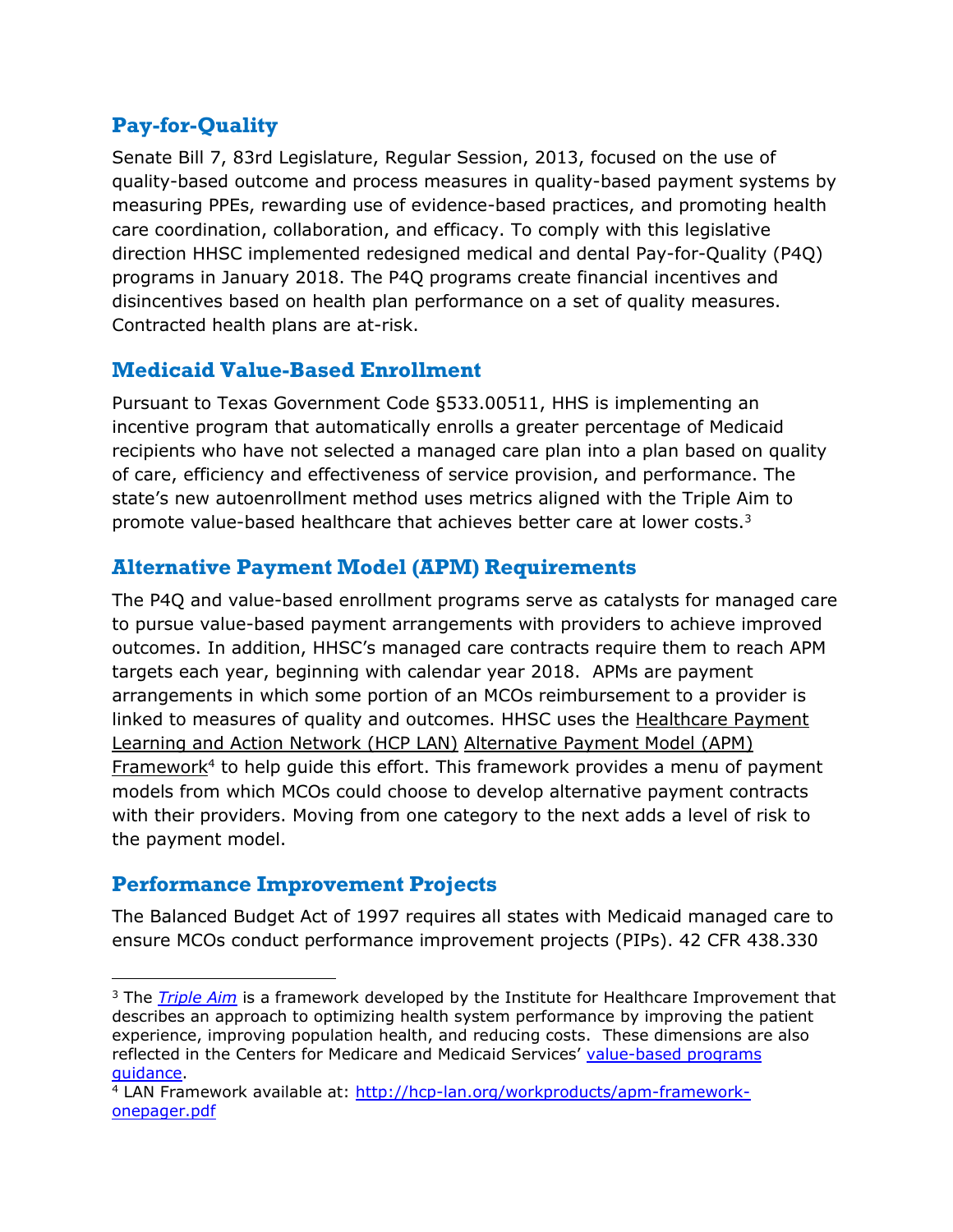requires projects be designed to achieve, through ongoing measurements and interventions, significant improvement, sustained over time, in clinical care and nonclinical care areas that have a favorable effect on health outcomes and enrollee satisfaction. Health plans conduct PIPs to examine and improve areas of service or care identified by HHSC in consultation with Texas's EQRO as needing improvement. Topics are selected based on health plan performance on quality measures and member surveys. HHSC requires each health plan to conduct two PIPs per program. One PIP per health plan must be a collaborative with another health plan or a Delivery System Reform Incentive Payment project, or a community-based organization.

#### **Performance Indicator Dashboards**

The Performance Indicator Dashboards include a series of measures that identify key aspects of performance to support MCO accountability. Dashboard measures include high and minimum performance standards by program. MCO program level performance on each measure is compared to the standards and MCOs falling below minimum performance standards on one-third or more of the dashboard measures are subject to corrective action plans.

#### **Quality Assessment and Performance Improvement Programs**

42 CFR 438.330 requires Medicaid MCOs to operate QAPI programs. These programs evaluate performance using objective quality standards, foster datadriven decision-making, and support programmatic improvements. MCOs report on their QAPI programs each year and these reports are evaluated by Texas's EQRO.

#### **Hospital Quality-Based Payment Program**

HHSC administers a Hospital Quality-Based Payment Program for all hospitals in Medicaid and CHIP in both the managed care and FFS delivery systems. Hospitals are measured on their performance for risk-adjusted rates of potentially preventable hospital readmissions within 15 days of discharge (PPR) and potentially preventable inpatient hospital complications (PPC) across all Medicaid and CHIP programs, as these measures have been determined to be reasonably within hospitals' ability to improve. Under the program, hospitals can experience reductions to their payments for inpatient stays: up to 2 percent for high rates of PPRs and 2.5 percent for PPCs. Measurement, reporting, and application of payment adjustments occur on an annual cycle.

#### **Texas Healthcare Learning Collaborative Portal**

The Texas Healthcare Learning Collaborative (THLC) portal is a secure web portal developed for use by HHSC and their Medicaid contractors to track performance data on key quality of care measures, including potentially preventable events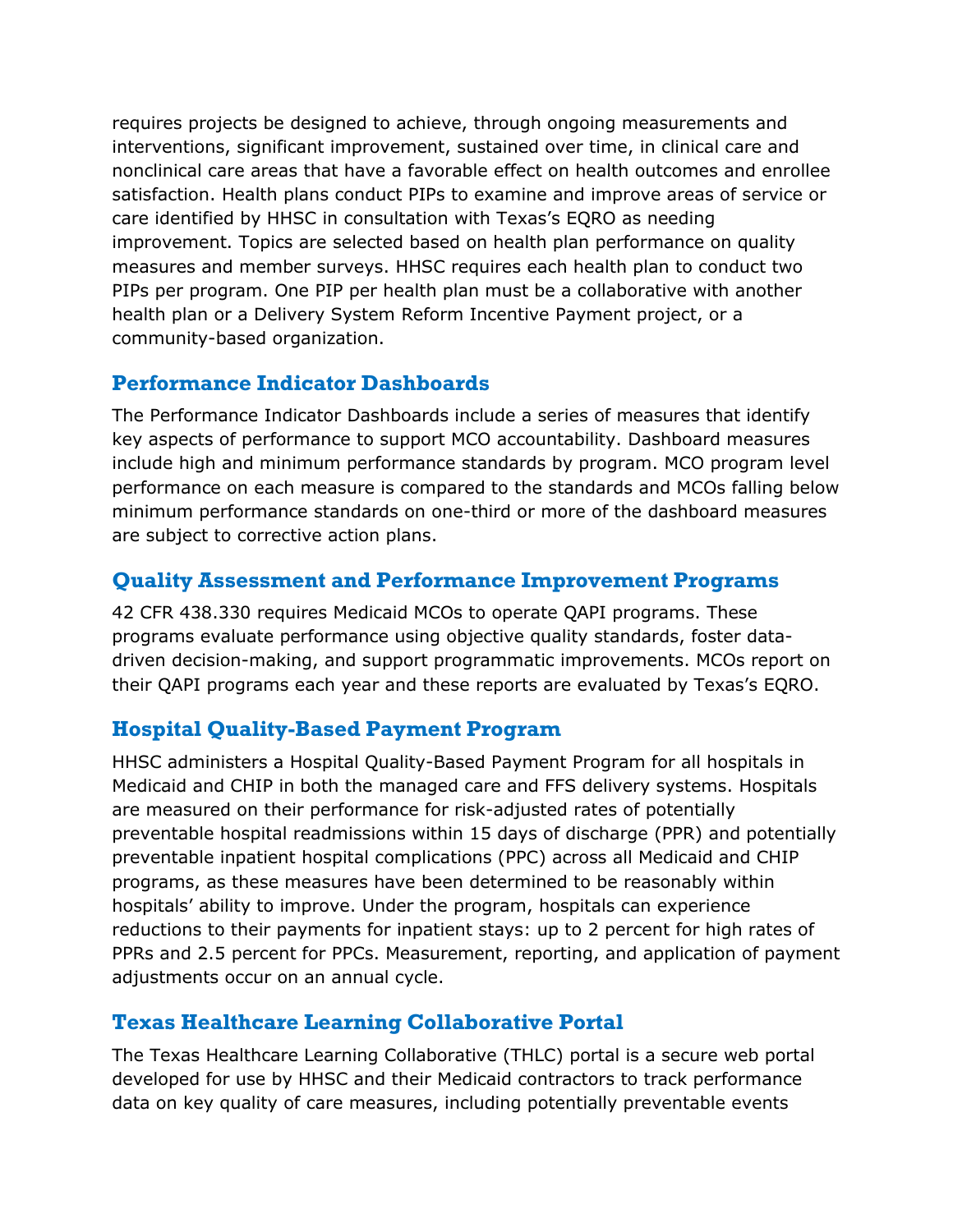(PPEs), Healthcare Effectiveness Data and Information Set (HEDIS) data, and other quality of care information. The data is interactive and can be queried to create more customized summaries of the quality results. Most of the data is available to the public with some additional information available to HHSC and MCO staff with a login.

# **Resources**

- HHSC quality webpage:
	- [https://hhs.texas.gov/about-hhs/process-improvement/medicaid-and-chip](https://hhs.texas.gov/about-hhs/process-improvement/medicaid-and-chip-quality-and-efficiency-improvement)[quality-and-efficiency-improvement](https://hhs.texas.gov/about-hhs/process-improvement/medicaid-and-chip-quality-and-efficiency-improvement)
- Texas Healthcare Learning Collaborative Portal:
	- [https://thlcportal.com](https://thlcportal.com/)